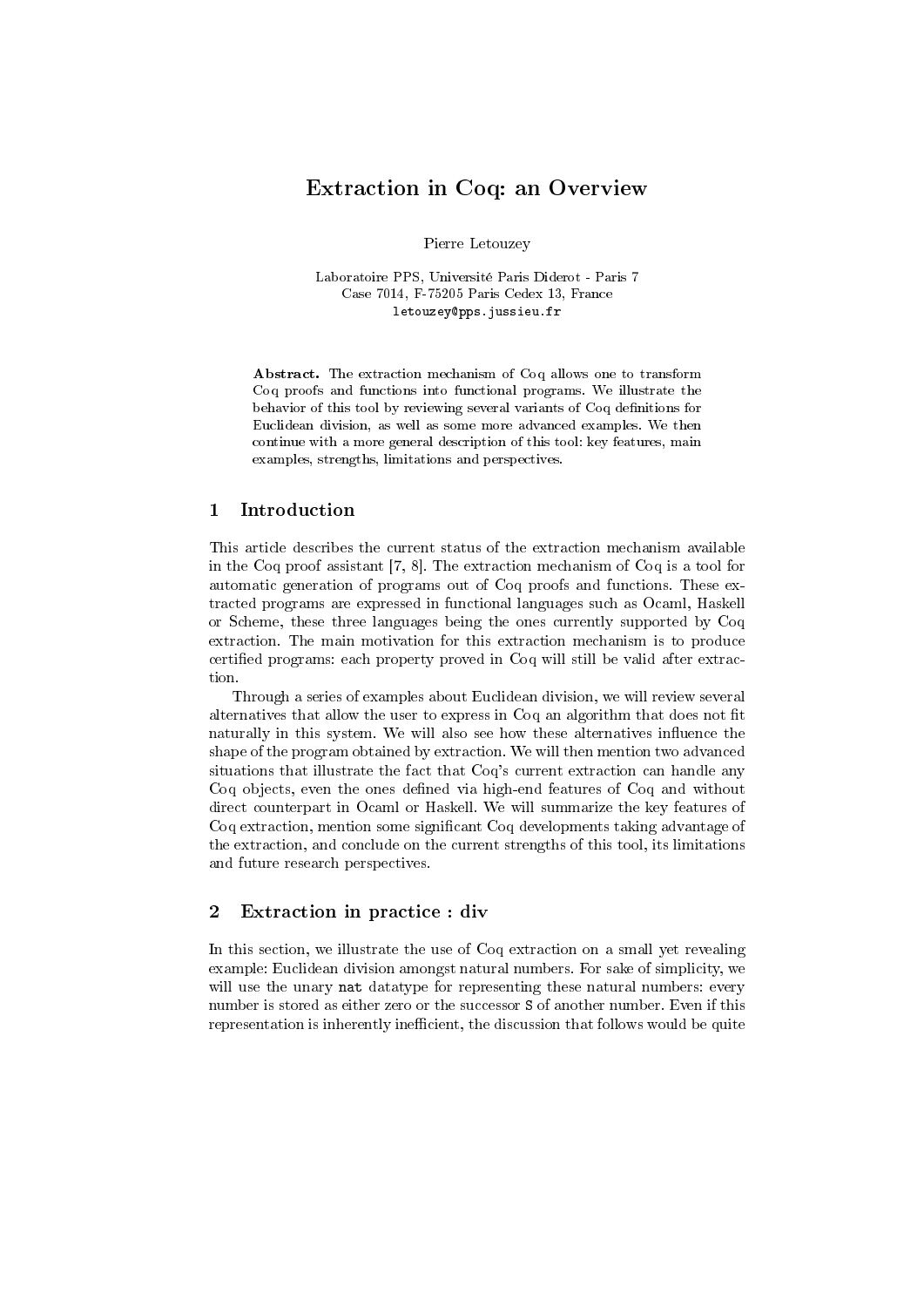similar with more clever coding of numbers. Coq's Standard Library provides basic operations and relations on  $nat$ , such as  $+, *, <, \le$ . In Coq, logical relations do not necessarily have corresponding boolean test functions, but here a result named le\_lt\_dec, noted  $\leq$ ? afterwards, can be used as an effective comparison function for determining whether  $n\leq m$  or  $m\leq n$  for any numbers n and m.

Each Coq snippet proposed below is taken verbatim from a valid session<sup>1</sup> with Coq 8.2, including unicode notations and other syntactic improvements.

#### 2.1 A division that fulfills the structural constraint

One usual algorithm for division on natural numbers is to proceed by successive subtractions: div x  $y = 0$  when  $x \leq y$  and div x  $y = S$  (div  $(x-y)$  y) otherwise. But this cannot be written directly in Coq. Due to the intimate relationship between proofs and programs in Coq, no Coq objects may be allowed to trigger infinite computations. A rather drastic constraint is hence required on recursive functions in order to ensure their termination: they should have at least one inductive parameter such that recursive calls are done on an immediate subterm of this parameter<sup>2</sup>. Here, our recursive call fails this criterion, since (x-y) is not an immediate subterm of x, and second parameter y has not changed. Even worse, trying this algorithm with  $y=0$  leads to an infinite computation: Coq's rejection is here quite legitimate.

For defining nonetheless our division in Coq, a first solution is to try to live with this structural constraint, and adapt our algorithm accordingly. For instance:

```
Fixpoint div x y := match x with
 | 0 \implies 0| S x' >let z := div x' y in
     if (S z)*y \leq? x then S z else z
end.
```
Knowing the quotient for the predecessor of x can indeed be used to infer the quotient for x. But proceeding this way leads to a costly test repeated x times. This is a common situation with Coq: intended algorithms can be adapted to be "structural", but this may result in an awkward and/or less efficient algorithm.

Command Extraction div can then be used to convert this division to Ocaml code<sup>3</sup>:

```
let rec div x =match x with
   | O -> O
    | S x' ->
       let z = div x' y in if le_lt_dec (mult (S z) y) x then S z else z
```
 $^{-1}$  See http://www.pps.jussieu.fr/~letouzey/download/examples\_CiE2008.v

<sup>&</sup>lt;sup>2</sup> For a more precise definition of this structural constraint, see Chap. 4 of Coq Reference Manual at http://coq.inria.fr.

<sup>3</sup> The complete list of extraction commands can be found in the Coq Reference Manual.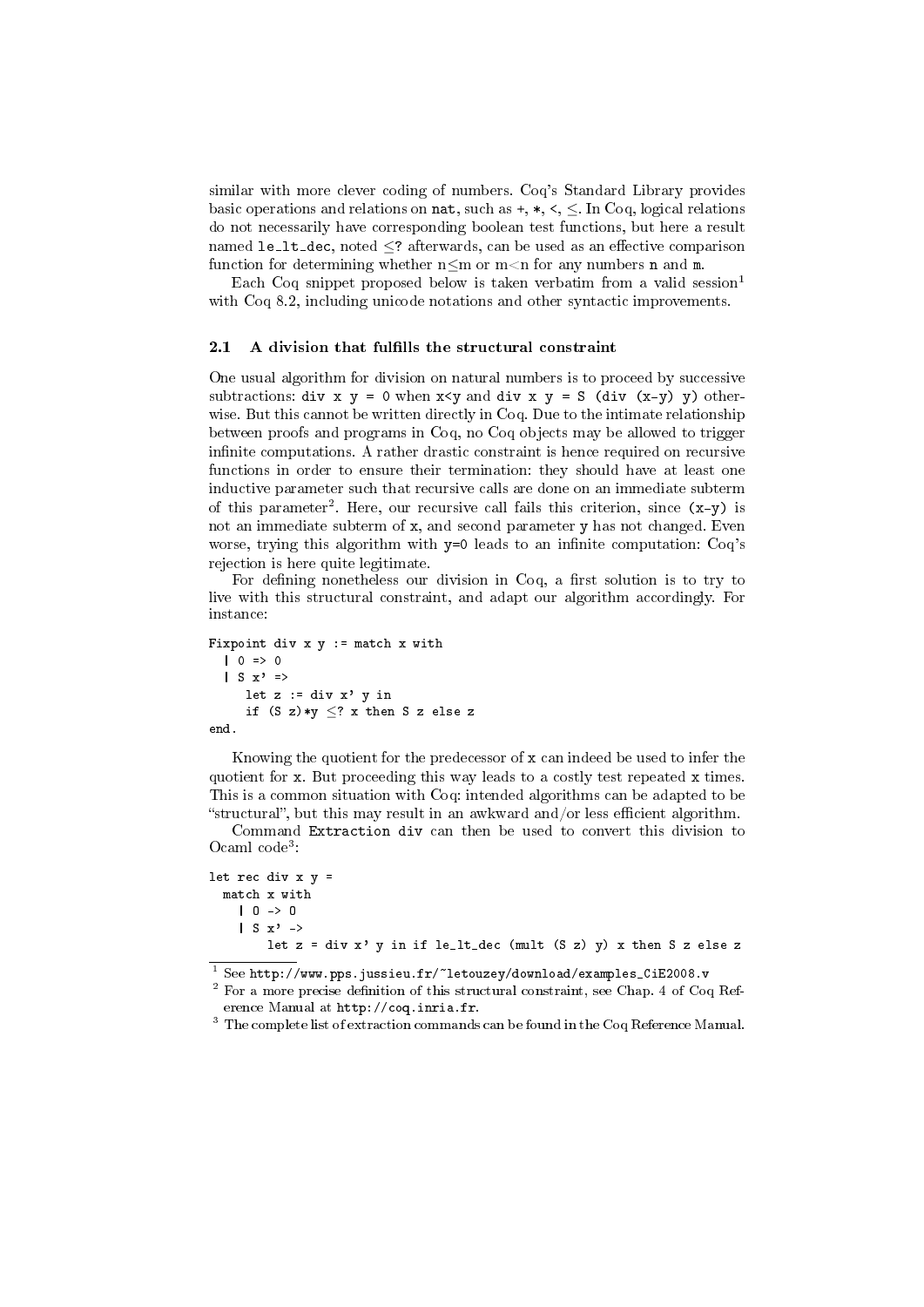This first extracted div highlights the fact that on basic Coq functions, extraction is mainly performing a straightforward syntactic translation. But even on such a simple function, some proof elimination occurs during extraction. In fact, comparison le\_1t\_dec a b is not producing a mere boolean, but rather a proof-carrying boolean type  ${a \leq b} + {b \leq a}$ , which is an inductive type internally named sumbool, with two constructors left and right both having a proof as parameter, here respectively a proof of  $a \leq b$  and a proof of  $b \leq a$ . Extraction removes these proofs, hence obtaining an extracted sumbool datatype with two constant constructors, isomorphic to bool. In order to get precisely the extracted code shown above, one could then teach Coq to take advantage of this isomorphism, via : Extract Inductive sumbool => bool [ true false ].

One should note that the proof elimination done during extraction is based on earlier declarations by the user (or by the library designer). Here, proof-carrying boolean {a≤b}+{b<a} is exactly isomorphic to logical disjunction a≤b ∨ b<a (instead of left and right, constructors are named or\_introl and or\_intror). Simply, the former is declared in the logical world named Prop and is pruned during extraction whereas the latter is declared in Set, the world of Coq programs, and simply loses at extraction the logical parameters of its constructors. Similarly, two existential types coexist in Coq: the logical one  $\exists x: A, P \ x$  and the informative one  $\{ x:A \mid P x \}$ .

## 2.2 A division with an explicit counter

Let's now try to implement a function closer to our intended division algorithm, instead of the ad-hoc structural version of the last section. A solution is to artificially add a new structurally decreasing parameter that will control the number of allowed recursive calls. Here for instance, if  $y\neq 0$ , it is clear that at most x successive subtractions can occur before the algorithm stops. A common presentation is to separate the function to iterate  $div$ F from the actual counterbased recursive iterator div\_loop. The main function div is then a simple call to div-loop with the right initial counter value.

```
Definition div_F div x y := if y \leq? x then S (div (x-y) y) else 0.
```

```
Fixpoint div_loop (n:nat) :=
  match n with
    | 0 \Rightarrow fun = = > 0
    | S n => div_F (div_loop n)
  end.
```
Definition div  $x$   $y$  := div\_loop  $x$   $x$   $y$ .

One more time, extraction is straightforward and mostly amounts to replacing Coq keywords with Ocaml ones. The counter, whose type is nat, is kept by the extraction, even though it is morally useless for the computation. At the same time, removing it and replacing  $div\_{loop}$  by an unbounded loop would change the semantics of the program at least for  $y=0$ : with the above definition,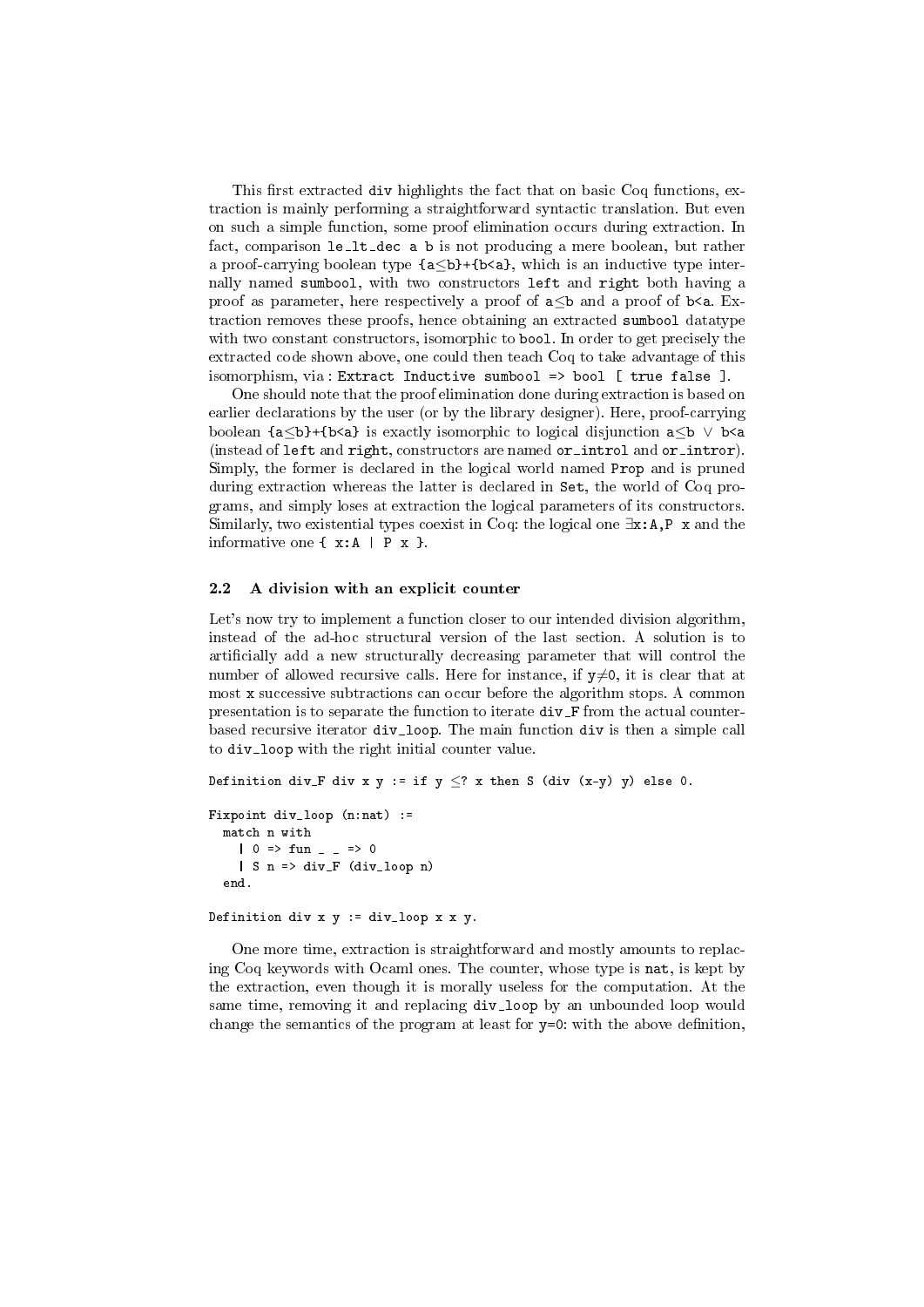div 5 0 computes to 5, while a Ocaml version without counter would loop forever. As a consequence, the extraction cannot be expected to detect and remove automatically such a "useless" parameter.

Using such an explicit counter is often an interesting compromise: the written Coq code is not exactly what we intended in the first place, but is close to it, there is no complex internal Coq object as with the methods we will study in the next sections, computations can be done both in Coq and after extraction, and the additional cost induced by the presence of the counter is often modest. Here for instance the x value would have been computed anyway. Another example of this technique can be found in module Numtheory of the Standard Library, where a gcd function is defined on binary numbers thanks to a counter that can be the depth (i.e. the logarithm) of these binary numbers.

### 2.3 A division by general recursion, historical approach

We can in fact build a Coq div function that will produce exactly the intended algorithm after extraction. Before presenting the modern ways of writing such a function with two frameworks recently added to Coq, let us first mention the historical approach. For a long time, the only possibility has been to play with accessibility predicates and induction principles such as well\_founded\_induction<sup>4</sup>. In this case, recursive functions do satisfy the structural constraint of Coq, not via their regular arguments, but rather via an additional logical argument expressing that some quantity is accessible. Recursive calls can then be done on quantities that are "more easily accessible" than before. This extra logical parameter is then meant to disappear during extraction. In practice, non-trivial functions are impossible to write as a whole with this approach, due to the numerous logical details to provide. Such functions are hence built piece by piece using Coq interactive tactics, as for proofs. Reasoning a posteriori on the body of such functions is also next to impossible, so key properties of these functions are to be attached to their output, via post-conditions  $\{a:A \mid P \text{ a } \}$ . Pre-conditions can also be added to restrict functions on a certain domain: for instance, div will be defined only for  $y\neq 0$ . Here comes the complete specification of our div and its implementation in a proof-like style:

Definition div :  $\forall x \ y, y \neq 0 \rightarrow \{ z | z \ast y \leq x \leq (S z) \ast y \}$ . Proof. induction x as [x Hrec] using (well\_founded\_induction lt\_wf). intros y Hy. destruct (y  $\leq$ ? x) as [Hyx|Hyx]. (\* do we have y $\leq$ x or x<y ? \*) (\* first case: y≤x \*) assert  $(Hxy : x-y < x)$  by omega. destruct (Hrec  $(x-y)$  Hxy y Hy) as [z Hz].  $(*)$  ie: let  $z = div (x-y) y *)$ exists  $(S z)$ ; simpl in \*; omega.  $(*$  ie:  $z+1$  fits as  $(\text{div } x y) *$ ) (\* second case: x<y \*) exists 0; omega. Defined.

<sup>4</sup> See for instance Chap. 1 of [8] for more details on this topic.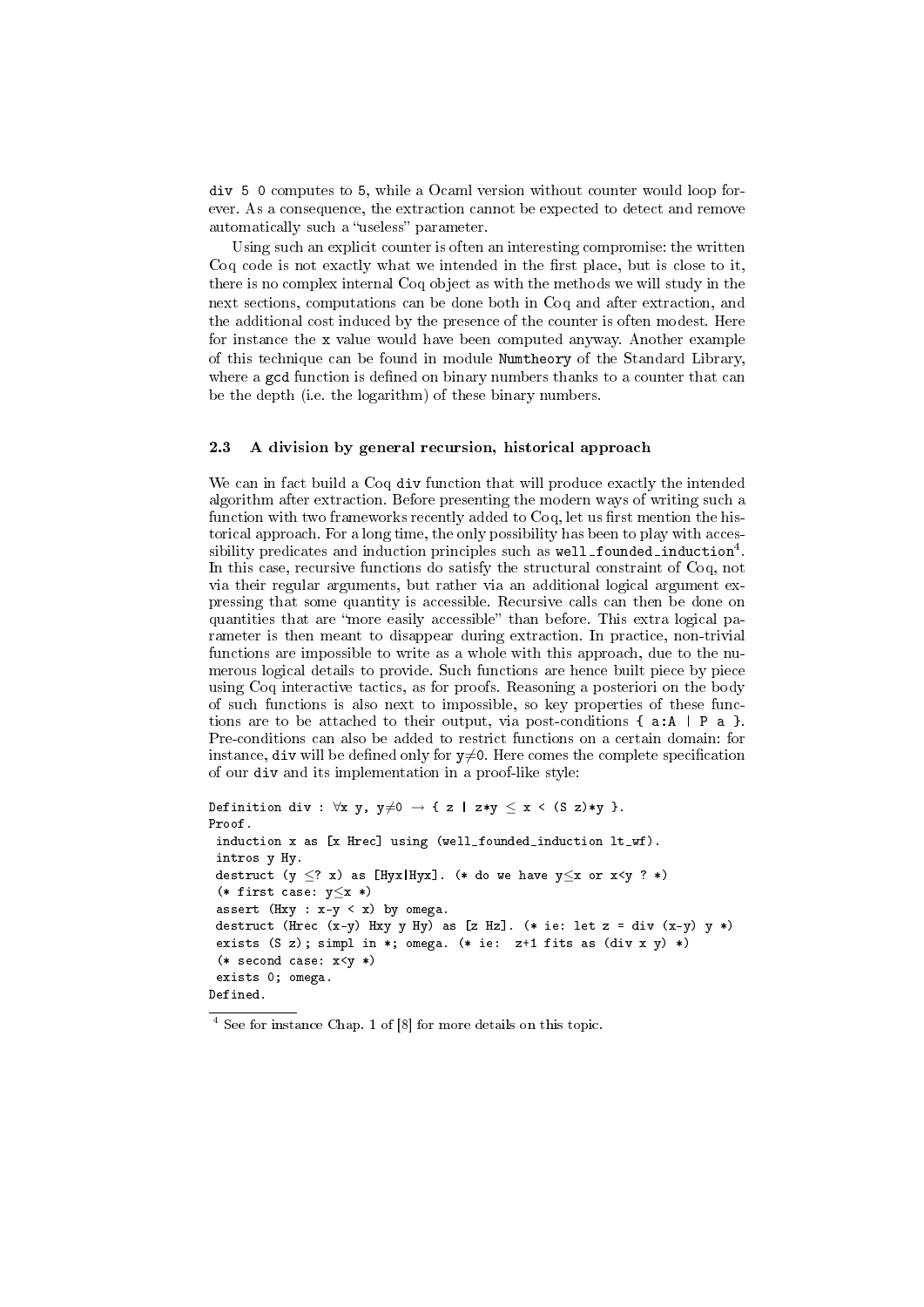We use  $lt\_wf$ , which states that  $\lt$  is well-founded on natural numbers. When combined with well founded induction, this allows us to perform recursive calls at will on any strictly smaller numbers. Doing such a recursive call can be quite cumbersome: for calling Hrec on x-y, we need to have already built a proof Hxy stating that  $x-y < x$ . Without additional help such as comments, it is also very tedious to keep track on the algorithm used in such a proof. Fortunately, extraction can do it for us:

let rec div  $x = y$ if le\_lt\_dec y x then S (div (minus x y) y) else O

#### 2.4 A division by general recursion with the Russell framework

The function-as-proof paradigm of the last section can be used on a relatively large scale, see for instance union and the few other non-structural operations on well-balanced trees in early versions of module FSetAVL in the Standard Library. But such Coq functions are hardly readable and maintainable, consume lots of resources during their definitions and in practice almost always fail to compute in Coq.

Recent versions of Coq include Russell, a framework due to M. Sozeau [10] that greatly eases the design of general recursive and/or dependently-typed functions. With this framework, bodies of functions can be written without being bothered by proof parts or by structural constraints. Simply, such definitions are fully accepted by Coq only when some corresponding proof obligations have been proved later on. For instance:

```
Definition id (n:nat) := n.
Program Fixpoint div (x:nat)(y:nat|y\neq0) { measure id x }
  : { z | z*y < x < (S z)*y }
  := if y \leq ? x then S (div (x-y) y) else 0.
Next Obligation. (* Measure decreases on recursive call : x-y \le x *)
 unfold id; simpl; omega.
Qed.
Next Obligation. (* Post-condition enforcement : z*y \leq x < (S z)*y *)
destruct_call div; simpl in *; omega.
Qed.
```
After this definition and the proofs of corresponding obligations, a Coq object div is added to the environment, mixing the pure algorithm and the logical obligations. This object is similar to the dependently-typed div of the previous section, and its extraction produces the very same Ocaml code.

Russell framework can be seen as a sort of anti-extraction, in the spirit of C. Parent's earlier works [9]. Even if it is still considered as experimental, it is already quite usable. For instance, we have a version of FSetAVL where the aforementioned non-structural operations on well-balanced trees are written and proved using Russell.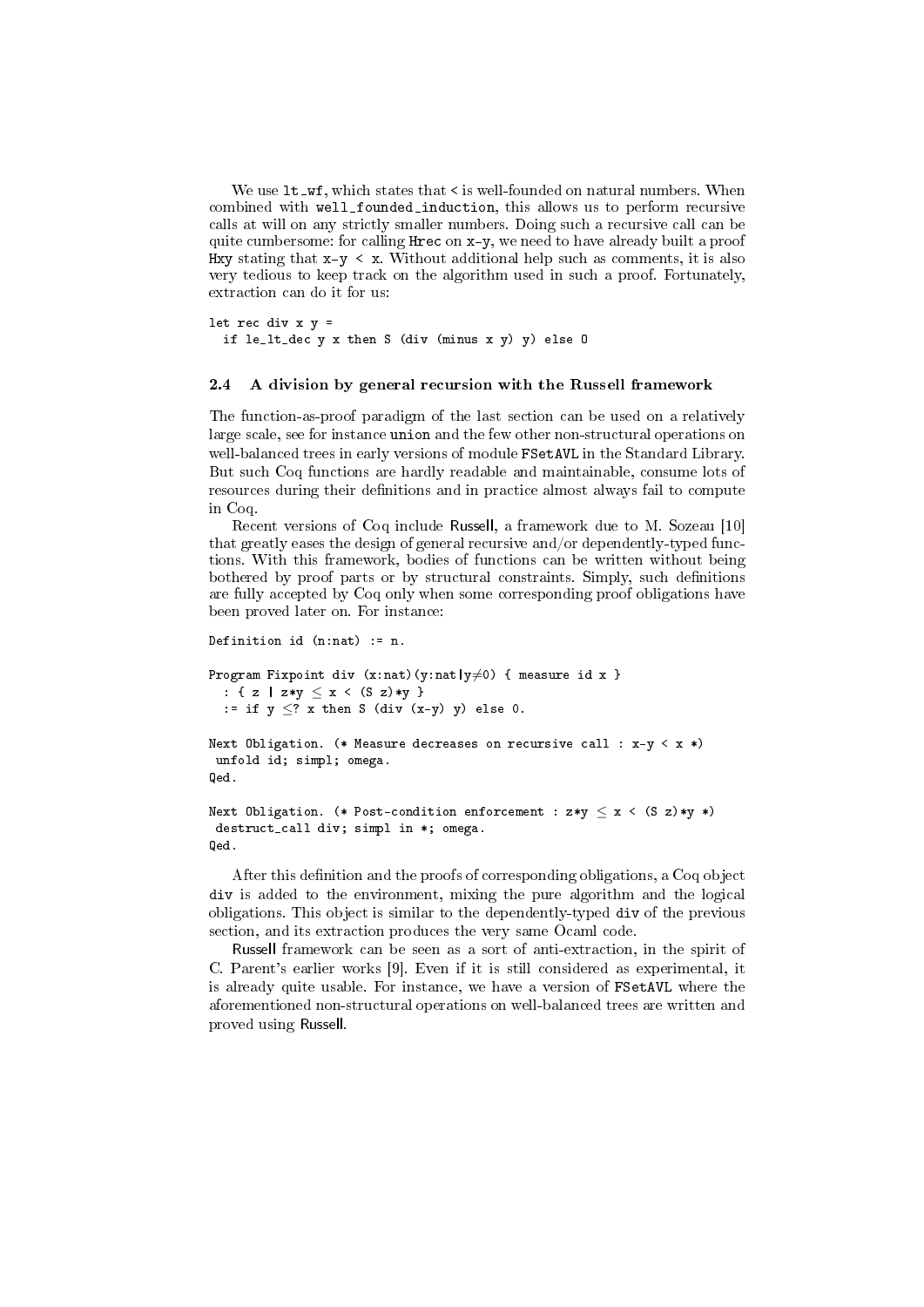#### 2.5 A division by general recursion with the Function framework

An alternative framework can also be used to define our div function: Function, due to J. Forest and alii [4]. It is similar to Russell to some extent: algorithms can be written in a natural way, while proof obligations may have to be solved afterwards. Here, as for Russell, these proof obligations are trivial:

```
Function div (x y:nat)(Hy:y\neq0) { measure id x } : nat :=
 if y \leq ? x then S (div (x-y) y Hy) else 0.
Proof.
 intros; unfold id; omega.
Defined.
```
Moreover, as for Russell, this framework builds complex internal Coq objects, and extraction of these objects produces back precisely the expected code. But unlike Russell, Function is not meant to manipulate dependent types: in particular the  $y\neq 0$  pre-condition is possible here only since it is passed unmodified to the recursive call. On the contrary, Function focuses on the ease of reasoning upon functions defined with it, see for instance the functional induction tactics, allowing to prove separately properties of div that would have been postconditions with Russell. Once again, the sensitive operations on well-balanced trees have be successfully tried and defined using Function.

# 3 Examples beyond ML type system

All our experiments on defining and extracting a division algorithm lead to legitimate Ocaml (or Haskell) code. But the type system of Coq allows us to build objects that have no counterparts in Ocaml nor Haskell. In this case, the type-checkers of these systems are locally bypassed by unsafe type casts (Obj.magic or unsafeCoerce). These unsafe type casts are now automatically inserted by the extraction in the produced code. We present now two of the various situations where such type casts are required.

#### 3.1 Functions of variable arity

In Coq, a type may depend on an object such as a number. This allows us to write the type nArrow of n-ary functions (over  $nat$ ), such that nArrow  $0 = nat$ and nArrow  $1 = \text{nat} \rightarrow \text{nat}$  and so on.

```
Fixpoint nArrow n : Set := match n with
  | 0 \Rightarrow nat
  | S n => nat \rightarrow nArrow n
end.
```
Furthermore, we can write a function nSum whose first parameter determines the number of subsequent parameters this function will accept (and sum together):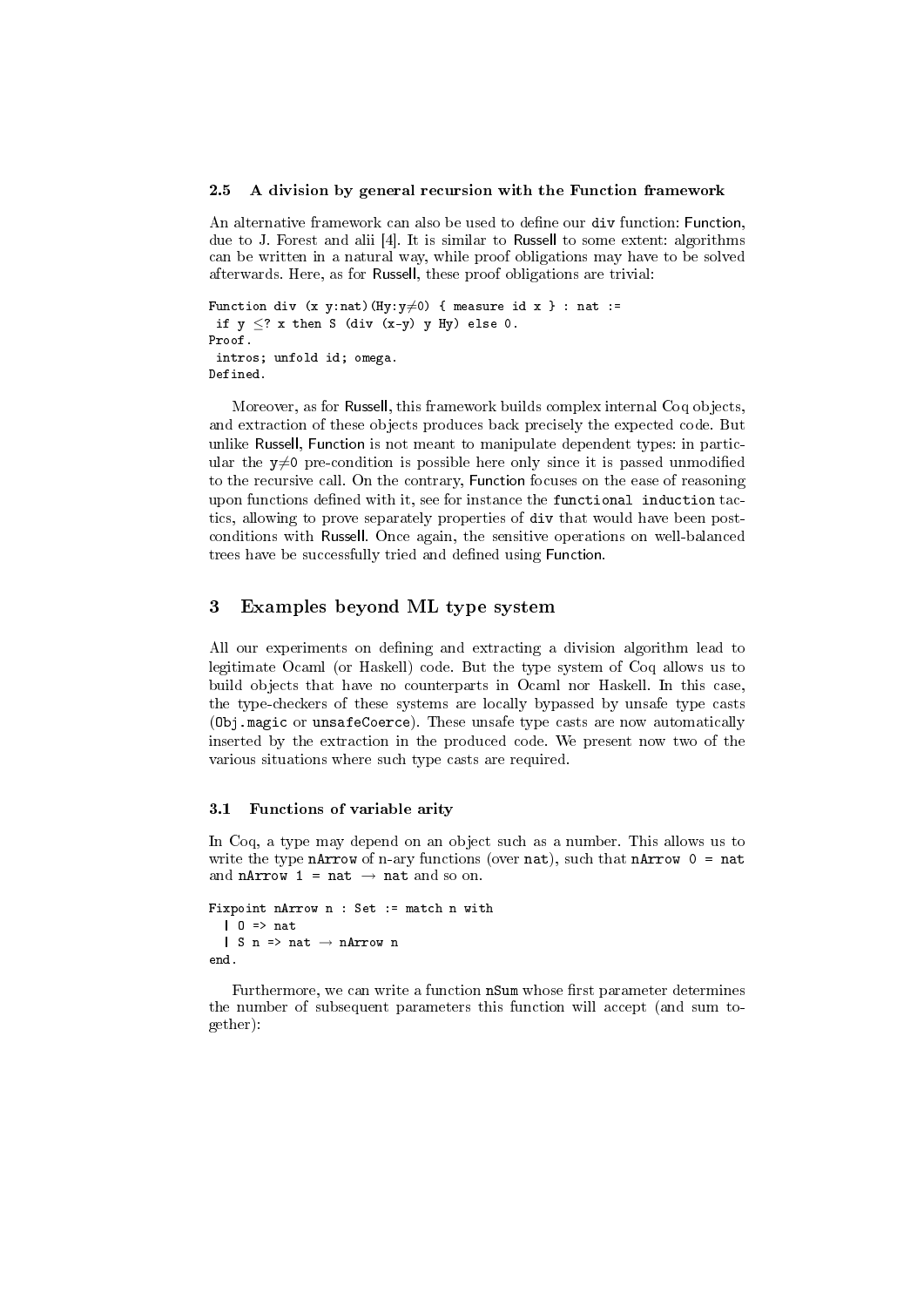```
Fixpoint nSum n : nArrow (S n) :=
  match n return nArrow (S n) with
    | 0 \Rightarrow fun a => a
    | S m => fun a b => nSum m (a+b)
  end.
```
Eval compute in (nSum 2) 3 8 5.

The example  $(nSum 2)$  expects  $(S 2) = 3$  arguments and computes here  $3+8+5=16$ . Without much of a surprise nSum cannot be typecheked in ML, so unsafe type casts are inserted during extraction:

```
let rec nSum n x =
 match n with
    | 0 \rangle -> Obj. magic x
    | S m -> Obj.magic (fun b -> nSum m (plus x b))
```
#### 3.2 Existential structures

Another situation is quite common in developments on algebra: records can be used in Coq to dene structures characterized by the existence of various elements and operations upon a certain type, with possibly some constraints on these elements and operations. For instance, let's define a structure of monoid, and show that  $(nat,0,+)$  is indeed a monoid:

```
Record aMonoid : Type :=
  { dom : Type;
    zero : dom;
    op : dom → dom → dom;
    assoc : \forall x \ y \ z: dom, op x (op y z) = op (op x y) z;zerol : \forall x: dom, op zero x = x;zeror : \forall x: dom, op x zero = x }.
Definition natMonoid :=
```

```
Build_aMonoid nat 0 plus plus_assoc plus_0_l plus_0_r.
```
Proofs concerning monoids can then be done in a generic way upon an abstract object of type aMonoid, and be applied to concrete monoids such as natMonoid. This kind of approach is heavily used in CoRN development at Nijmegen. For the point of view of extraction, this aMonoid type hides from the outside the type placed in its dom field. Such dependency is currently translated to unsafe cast by extraction:

```
let natMonoid =
   \{ \text{zero} = (0 \text{bj} \cdot \text{magic } 0); \text{ op} = (0 \text{bj} \cdot \text{magic plus}) \}
```
In the future, it might be possible to exploit recent and/or planned extensions of Haskell and Ocaml type-checkers to allow a nicer extraction of this example. Considering Haskell Type Classes and/or Ocaml's objects might also help.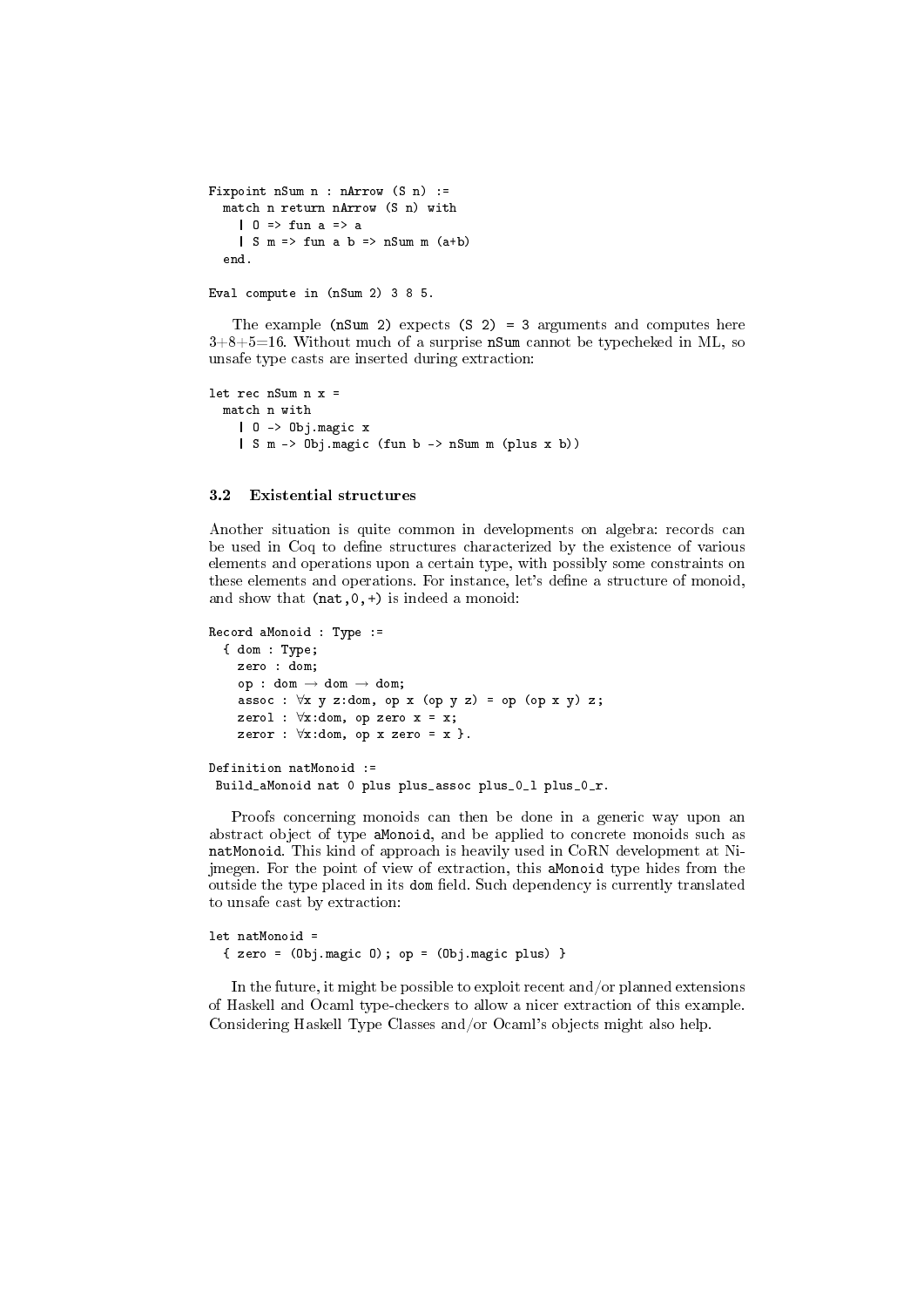### 4 Key features of extraction

Let us summarize now the current status of Coq extraction. The theoretical extraction function described in [7] is still relevant and used as the core of the extraction system. This function collapses (but cannot completely remove) both logical parts (living in sort Prop) and types. A complete removal would induce dangerous changes in the evaluation of terms, and can even lead to errors or nontermination in some situations. Terms extracted by this theoretical function are untyped  $\lambda$ -terms with inductive constructions, they cannot be accepted by Coq in general, nor by ML-like languages. Two separate studies of correctness have been done for this theoretical phase.

The correctness of this theoretical phase is justified in several steps. First, we prove that the reduction of an extracted term is related to the reduction of the initial term in a bisimulation-alike manner (see [7] or Sect. 2.3 of [8]. Since this first approach is really syntactic and cannot cope for instance with the presence of axioms, we then started a semantical study based on realizability (see Sect. 2.4 of [8]). Finally, differences between theoretical reduction rules and the situation in real languages have been investigated, especially in the case of Haskell (see Sect. 2.6 of [8]).

Even if the actual implementation of the extraction mechanism is based on this theoretical study, it also integrates several additional features. First, the untyped  $\lambda$ -terms coming from the theoretical phase are translated to Ocaml, Haskell or Scheme syntax. In addition, several simplications and optimizations are performed on extracted terms, in order to compensate the frequent awkward aspect of terms due to the incomplete pruning of logical parts. Indeed, complete removal of proof parts is often unsafe. Consider for instance a partial application of the div function of section 2.5, such as div 0 0 :  $0 \neq 0 \rightarrow$ nat. This partial application is quite legal in Coq, even if it does not produce much, being blocked by the need of an impossible proof of  $0\neq 0$ . On the opposite, an extraction that would brutally remove all proof parts would produce div 0 0 : nat for this exemple, leading to an infinite computation. The answer of our theoretical model of extraction is to be very conservative and produce anonymous abstractions corresponding to all logical preconditions such as this  $Hy: y\neq 0$ . The presence of these anonymous abstractions permits a simple and safe translation of all terms, including partial applications. At the same time, dangerous partial applications are quite rare, so our actual implementation favors the removal of these anonymous abstractions, at least in head position of extracted functions, leading here to the expected div of type nat→nat→nat, whereas a special treatment is done for corresponding partial applications: any occurrences of div 0 0 would become fun  $\sim$  -> div 0 0, preventing the start of an infinite loop during execution.

Moreover, the extraction embeds an type-checker based on [5] whose purpose is to identify locations of ML type errors in extracted code. Unsafe type cast Obj.magic or unsafeCoerce are then automatically inserted at these locations. This type-checking is done accordingly to a notion of approximation of Coq types into ML ones (see Chap. 3 of [8]). In addition, Coq modules and functors are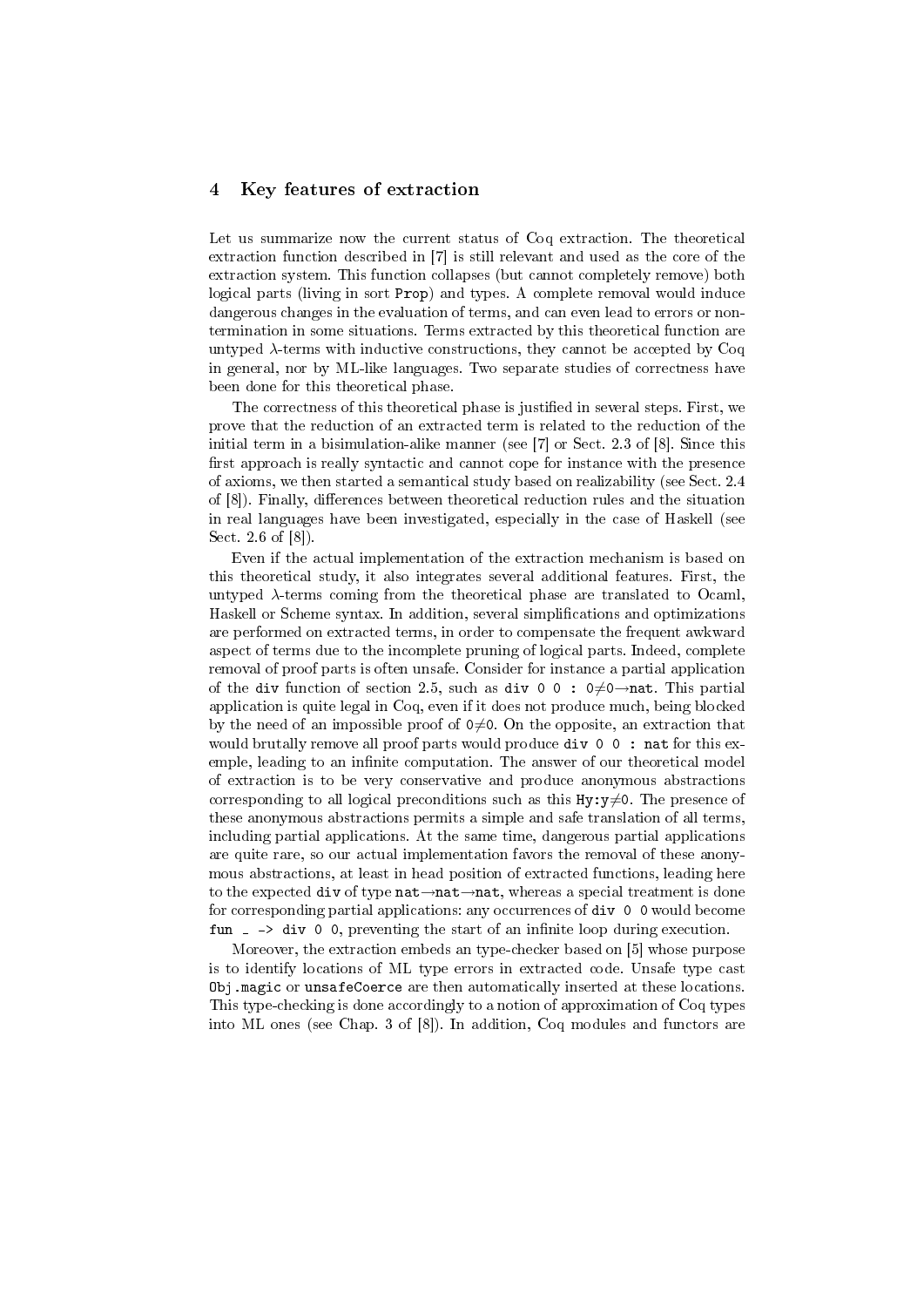supported by the Ocaml extraction, while coinductive types can be extracted into Ocaml, Haskell or Scheme.

# 5 Some signicant Coq developments using extraction

A list of user contributions related to extraction can be found at http://coq. inria.fr/contribs/extraction-eng.html. Let us highlight some of them, and also mention some developments not (yet?) in this list.

- CoRN: This development done in Nijmegen contains in particular a constructive proof of the fundamental theorem of algebra. But all attempts made in order to compute approximations of polynomial roots by extraction have been unsuccessful up to now [2]. This example illustrates how a large, stratified, mathematically-oriented development with a peculiar notion of logical/informative distinction can lead to a nightmare in term of extracted code efficiency and readability.
- $-$  Tait: This proof of strong normalization of simply typed  $\lambda$ -calculus produces after extraction a term interpretor [1]. This study with H. Schwichtenberg et alii has allowed us to compare several proof assistants and their respective extractions. In particular Minlog turned out to allow a finer control of what was eliminated or kept during extraction, while Coq Prop/Set distinction was rather rigid. At the same time, Coq features concerning proof management were quite helpful, and the extracted code was decent, even if not as nice as the one obtained via Minlog.
- $-$  **FSets**: Started with J.C. Filliatre some years ago [3], this certification of Ocaml finite set and map libraries is now included in the Coq Standard Library. This example has allowed us to investigate a surprisingly wide range of questions, in particular concerning specifications and implementations via Coq modules, or concerning the best style for expressing delicate algorithms (tactics or Fixpoint or Russell or Function). It has been one of the first large example to benefit from extraction of modules and functors.
- CompCert: X. Leroy and alii have certified in Coq a compiler from C (with minor restrictions) to powerpc assembly [6]. While this development is quite impressive, its extraction is rather straightforward, since Coq functions have been written in a direct, structural way. The compiler obtained by extraction is performing quite well.
- Fingertrees: In [10], M. Sozeau experiments with his Russell framework. The fingertrees structure, relying heavily on dependent types, is a good testcase for both this framework and the extraction. In particular, the code obtained by extraction contains several unsafe type casts, its aspect could be improved but at least it can be executed and is reasonably efficient.

# 6 Conclusion and future works

Coq extraction is hence a rich framework allowing to obtain certified programs expressed in Ocaml, Haskell or Scheme out of Coq developments. Even if some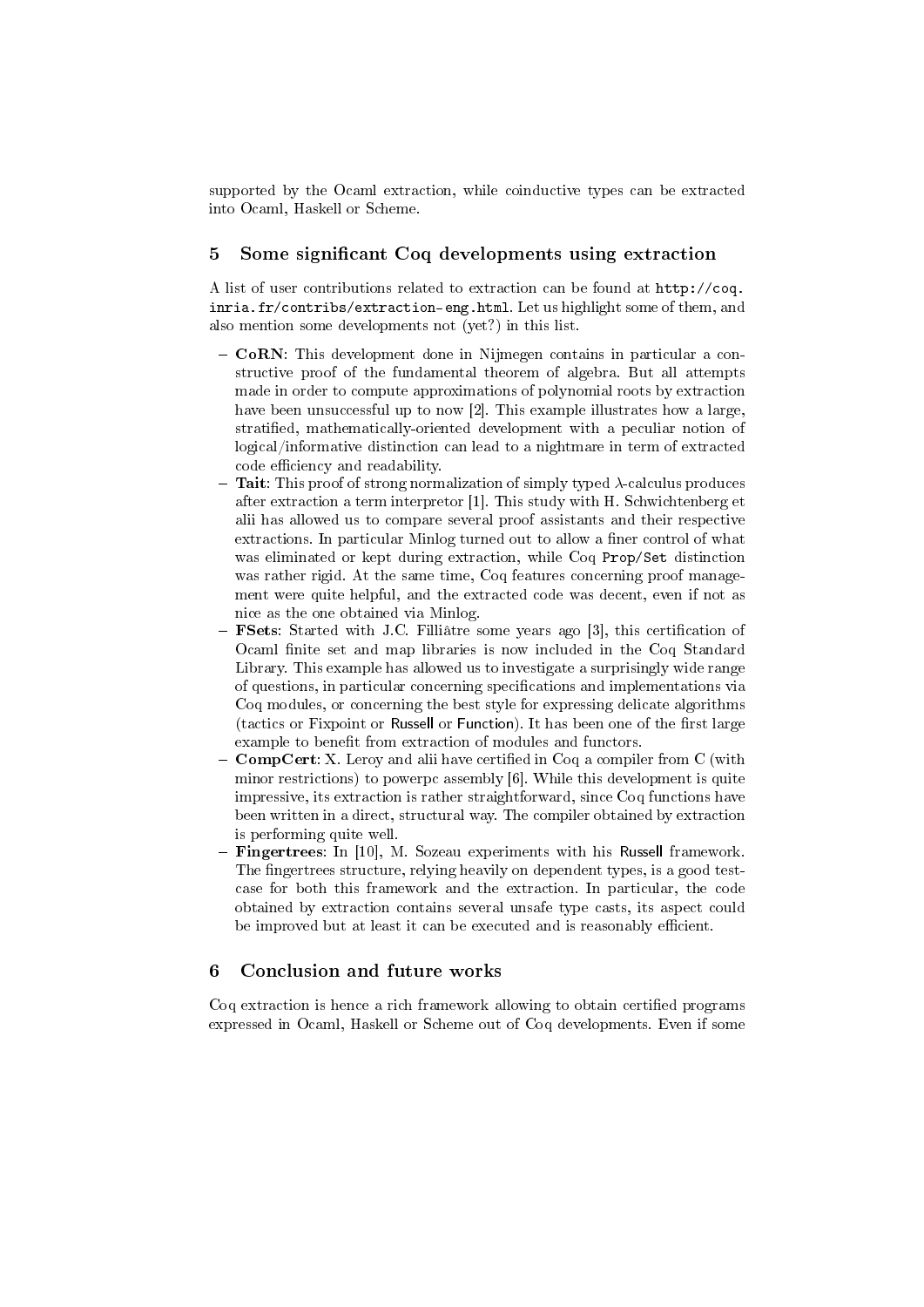details can still be improved, it is already quite mature, as suggested by the variety of examples mentioned above. This framework only seems to reach its limit when one tries to discover algorithm buried in large mathematical development such as CoRN, or when one seeks a fine control a la Minlog on the elimination performed by extraction. Most of the time, the Prop/Set distinction, which is a rather simple type-based elimination criterion, is quite efficient at producing reasonable extracted terms with little guidance by the user. Moreover, new tools such as Russel or Function now allow to easily define general recursive functions in Coq, hence allowing a wider audience to play with extraction of non-trivial Coq objects.

The correctness of this extraction framework currently rely on the theoretical studies made in [7, 8]. The next perspective is to obtain a mechanically-checked guarantee of this correctness. Work on this topic has already started with a student, S. Glondu. Starting from B. Barras CCI-in-Coq development, he has already defined a theoretical extraction in this framework and proved one of the main theorem of [7]. Another interesting approach currently under investigation is to use a Coq-encoded Mini-ML syntax as output of the current uncertified extraction, and have an additional mechanism try to build a proof of semantic preservation for each run of this extraction. Such extracted terms expressed in Mini-ML could then be fed to the certified ML compiler which is currently being built in the CompCert project of X. Leroy.

Some additional work can also be done concerning the typing of extracted code. For instance, thanks to advanced typing aspects of Haskell and/or Ocaml, examples such as the existential structure aMonoid may be typed some day without unsafe type casts. This would help getting some sensible program out of CoRN, which make extensive use of such structures. Manual experiments seem to show that Ocaml object-oriented features may help in this prospect. At the same time, some preliminary work has started in Coq in order to propose Haskell-like type classes, adding a support for these type classes to the Haskell extraction may help compensating the lack of module and functor extraction to Haskell.

### References

- [1] U. Berger, S. Berghofer, P. Letouzey, and H. Schwichtenberg. Program extraction from normalization proofs. Studia Logica, 82, 2005. Special issue.
- [2] L. Cruz-Filipe and P. Letouzey. A Large-Scale Experiment in Executing Extracted Programs. In 12th Symposium on the Integration of Symbolic Computation and Mechanized Reasoning, Calculemus'2005, 2005.
- [3] J.-C. Filliâtre and P. Letouzey. Functors for Proofs and Programs. In D. Schmidt, editor, European Symposium on Programing, ESOP'2004, volume 2986 of Lecture Notes in Computer Science. Springer-Verlag, 2004.
- [4] D. Pichardie G. Barthe, J. Forest and V. Rusu. Defining and reasoning about recursive functions: a practical tool for the coq proof assistant. In FLOPS'06, volume 3945 of LNCS, 2006.
- [5] O. Lee and K. Yi. Proofs about a folklore let-polymorphic type inference algorithm. ACM Transactions on Programming Languages and Systems, 20(4):707 723, July 1998.